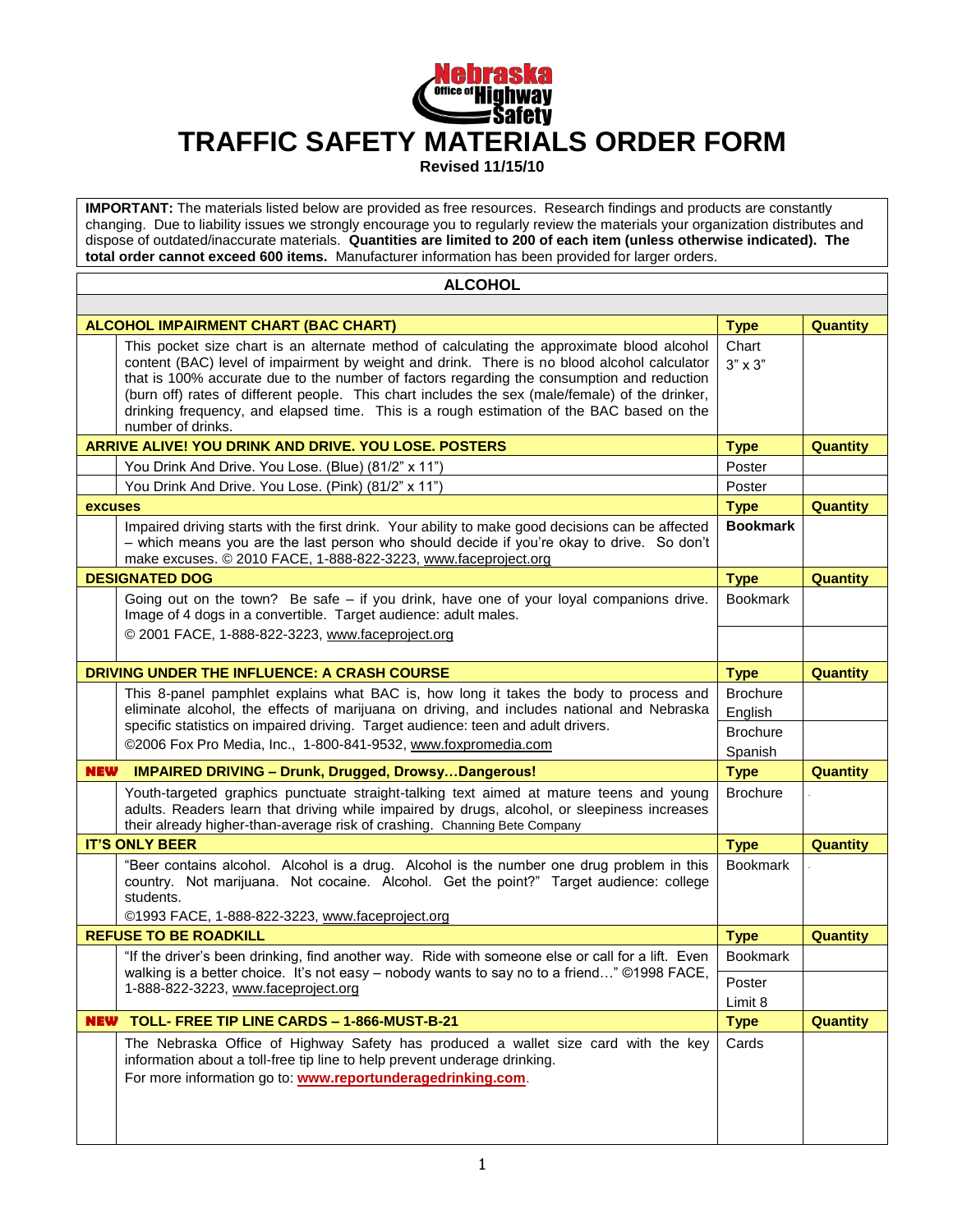| <b>BICYCLIST</b>                                                                                                                          |                                                                                                                                                                                                                                                                                                                                                                                                                                                                                                                                                                                                                                               |                                               |                 |
|-------------------------------------------------------------------------------------------------------------------------------------------|-----------------------------------------------------------------------------------------------------------------------------------------------------------------------------------------------------------------------------------------------------------------------------------------------------------------------------------------------------------------------------------------------------------------------------------------------------------------------------------------------------------------------------------------------------------------------------------------------------------------------------------------------|-----------------------------------------------|-----------------|
| A SAFE RIDE FOR KIDS ON BIKES / START THE HELMET HABIT EARLY                                                                              |                                                                                                                                                                                                                                                                                                                                                                                                                                                                                                                                                                                                                                               |                                               | <b>Quantity</b> |
|                                                                                                                                           | These 3-pages explain to parents the dangers children face on bikes, what parents can do to<br>improve their child's safety, and tips on choosing & using helmets.                                                                                                                                                                                                                                                                                                                                                                                                                                                                            | <b>Type</b><br>English                        |                 |
|                                                                                                                                           | @ 2005 Safe Ride News Publications, 1-800-403-1424, www.saferidenews.com                                                                                                                                                                                                                                                                                                                                                                                                                                                                                                                                                                      | Spanish                                       |                 |
| <b>NEBRASKA BICYCLE GUIDE (Order from Nebraska Department of Roads)</b>                                                                   |                                                                                                                                                                                                                                                                                                                                                                                                                                                                                                                                                                                                                                               |                                               |                 |
|                                                                                                                                           | This pamphlet outlines basic bicycle safety tips, including hand signals, Nebraska bicycle laws,<br>and contains a fold out Bicycle Guide Map of Nebraska.                                                                                                                                                                                                                                                                                                                                                                                                                                                                                    |                                               |                 |
| 1/07 Nebraska Department of Roads. To obtain copies contact David Schoenmaker at<br>402-479-3924 or e-mail David.Schoenmaker@nebraska.gov |                                                                                                                                                                                                                                                                                                                                                                                                                                                                                                                                                                                                                                               |                                               |                 |
|                                                                                                                                           | SUMMER, YOU, AND BIKE SAFETY (Order from Nebraska Game and Parks)                                                                                                                                                                                                                                                                                                                                                                                                                                                                                                                                                                             |                                               |                 |
|                                                                                                                                           | "As you head outside to bike on the trails or through your neighborhood, be a safe and<br>responsible cyclist." This pamphlet outlines basic safety tips as well as tips for trail riding. It<br>also includes a quiz to see how well readers know safety guidelines.                                                                                                                                                                                                                                                                                                                                                                         |                                               |                 |
|                                                                                                                                           | 4/01 Nebraska Game and Parks Commission.<br>To obtain copies contact Let Hain at 402-471-5475 or e-mail let.hain@nebraska.gov                                                                                                                                                                                                                                                                                                                                                                                                                                                                                                                 |                                               |                 |
|                                                                                                                                           | <b>CHILD PASSENGER SAFETY SEATS &amp; SAFETY BELTS</b>                                                                                                                                                                                                                                                                                                                                                                                                                                                                                                                                                                                        |                                               |                 |
|                                                                                                                                           |                                                                                                                                                                                                                                                                                                                                                                                                                                                                                                                                                                                                                                               |                                               |                 |
|                                                                                                                                           | <b>BASIC CAR SEAT SAFETY</b>                                                                                                                                                                                                                                                                                                                                                                                                                                                                                                                                                                                                                  | <b>Type</b>                                   | <b>Quantity</b> |
|                                                                                                                                           | This brochure lists the basic rules for all children in cars. A checklist is provided for infants,<br>toddlers, young kids, older kids and all children. English/Spanish version on same brochure.<br>© 5/07 Nat'l Safe Kids Campaign, 1-800-441-1888, www.usa.safekids.org                                                                                                                                                                                                                                                                                                                                                                   | <b>Brochure</b>                               |                 |
|                                                                                                                                           | <b>BOOSTERS ARE FOR BIG KIDS / NEBRASKA'S CHILD PASSENGER SAFETY LAW</b>                                                                                                                                                                                                                                                                                                                                                                                                                                                                                                                                                                      | <b>Type</b>                                   | <b>Quantity</b> |
|                                                                                                                                           | These 3 pages include a 5-step test to determine whether a child should ride in a booster seat                                                                                                                                                                                                                                                                                                                                                                                                                                                                                                                                                | <b>Brochure</b>                               |                 |
|                                                                                                                                           | or safety belt and information about Nebraska's child passenger safety law, including                                                                                                                                                                                                                                                                                                                                                                                                                                                                                                                                                         | English                                       |                 |
|                                                                                                                                           | resources for more information/assistance.                                                                                                                                                                                                                                                                                                                                                                                                                                                                                                                                                                                                    | <b>Brochure</b>                               |                 |
|                                                                                                                                           | 6/04 Nebraska Health and Human Services System                                                                                                                                                                                                                                                                                                                                                                                                                                                                                                                                                                                                | Spanish                                       |                 |
|                                                                                                                                           | <b>BUCKLE UP IN YOUR TRUCK POSTER</b>                                                                                                                                                                                                                                                                                                                                                                                                                                                                                                                                                                                                         | <b>Type</b>                                   | <b>Quantity</b> |
|                                                                                                                                           | This 12" x 18" colored poster states "We're finished with warnings. People still aren't using<br>their safety belts. So we're stepping up law enforcement and writing tickets. No excuses, no<br>exceptions. So buckle up in your truck. Or you will get a ticket."                                                                                                                                                                                                                                                                                                                                                                           | Poster<br>Limit 10                            |                 |
| <b>BUCKLE UP IT'S THE LAW PARKING LOT SIGN</b>                                                                                            |                                                                                                                                                                                                                                                                                                                                                                                                                                                                                                                                                                                                                                               | <b>Type</b>                                   | <b>Quantity</b> |
|                                                                                                                                           | Blue and white 10" x 14" metal sign for parking lot exits.                                                                                                                                                                                                                                                                                                                                                                                                                                                                                                                                                                                    | Metal Sign<br>Limit 5                         |                 |
|                                                                                                                                           | <b>CHILD PASSENGER SAFETY POSTER</b>                                                                                                                                                                                                                                                                                                                                                                                                                                                                                                                                                                                                          | <b>Type</b>                                   | <b>Quantity</b> |
|                                                                                                                                           | This poster includes best practice guidelines prescribed by the National Highway Traffic Safety<br>Administration (NHTSA) for transporting infants, toddlers, young children and older children. It<br>outlines the types of seats available and provides tips on how to secure a child in each. Blank<br>space is provided at the bottom of the poster for contact person (area CPS Technician)<br>information to be written in. The poster is also available as a pdf for printing as an 8 $\frac{1}{2}$ " x 11"<br>flyer. E-mail tim.jasnoch@nebraska.gov to request the electronic file. 1/04 Nebraska Office of<br><b>Highway Safety</b> | Poster<br>Limit 8<br>11" x 16 1/2"            |                 |
| <b>CHILDREN'S COLORING BOOK (Order from National Safety Council, Omaha Safety Council)</b>                                                |                                                                                                                                                                                                                                                                                                                                                                                                                                                                                                                                                                                                                                               |                                               |                 |
|                                                                                                                                           | This eight-page book of coloring pages and puzzles educates lower elementary age children<br>about child safety seats. 2004 National Safety Council, Greater Omaha Chapter. To obtain<br>copies contact the Click itdon't RISK it! Coalition at 402-896-0454 ext 445 or download<br>an order form at www.clickitdontriskit.com/?free                                                                                                                                                                                                                                                                                                          |                                               |                 |
| <b>CLICK IT OR TICKET POSTER</b>                                                                                                          |                                                                                                                                                                                                                                                                                                                                                                                                                                                                                                                                                                                                                                               | <b>Type</b>                                   | <b>Quantity</b> |
|                                                                                                                                           | Click It Or Ticket - Save Your Wallet. Save Your Life. (8 1/2" x 11")                                                                                                                                                                                                                                                                                                                                                                                                                                                                                                                                                                         | Poster                                        |                 |
|                                                                                                                                           | <b>DEAD PEOPLE DON'T WEAR SAFETY BELTS - MAKE A FASHION STATEMENT FOR LIFE</b>                                                                                                                                                                                                                                                                                                                                                                                                                                                                                                                                                                | <b>Type</b>                                   | <b>Quantity</b> |
|                                                                                                                                           | This four-panel brochure reminds readers that even the best drivers can be involved in a<br>crashand that safety belts can make the difference between life & death. Teens learn how<br>safety belts work, the truth behind myths about safety belts, and more.                                                                                                                                                                                                                                                                                                                                                                               | <b>Brochure</b><br>English<br><b>Brochure</b> |                 |
|                                                                                                                                           | English - © 1999 Channing Bete Co., 1-800-628-7733, www.channing-bete.com<br>Spanish - © 2003 Channing Bete Co., 1-800-628-7733, www.channing-bete.com                                                                                                                                                                                                                                                                                                                                                                                                                                                                                        | Spanish                                       |                 |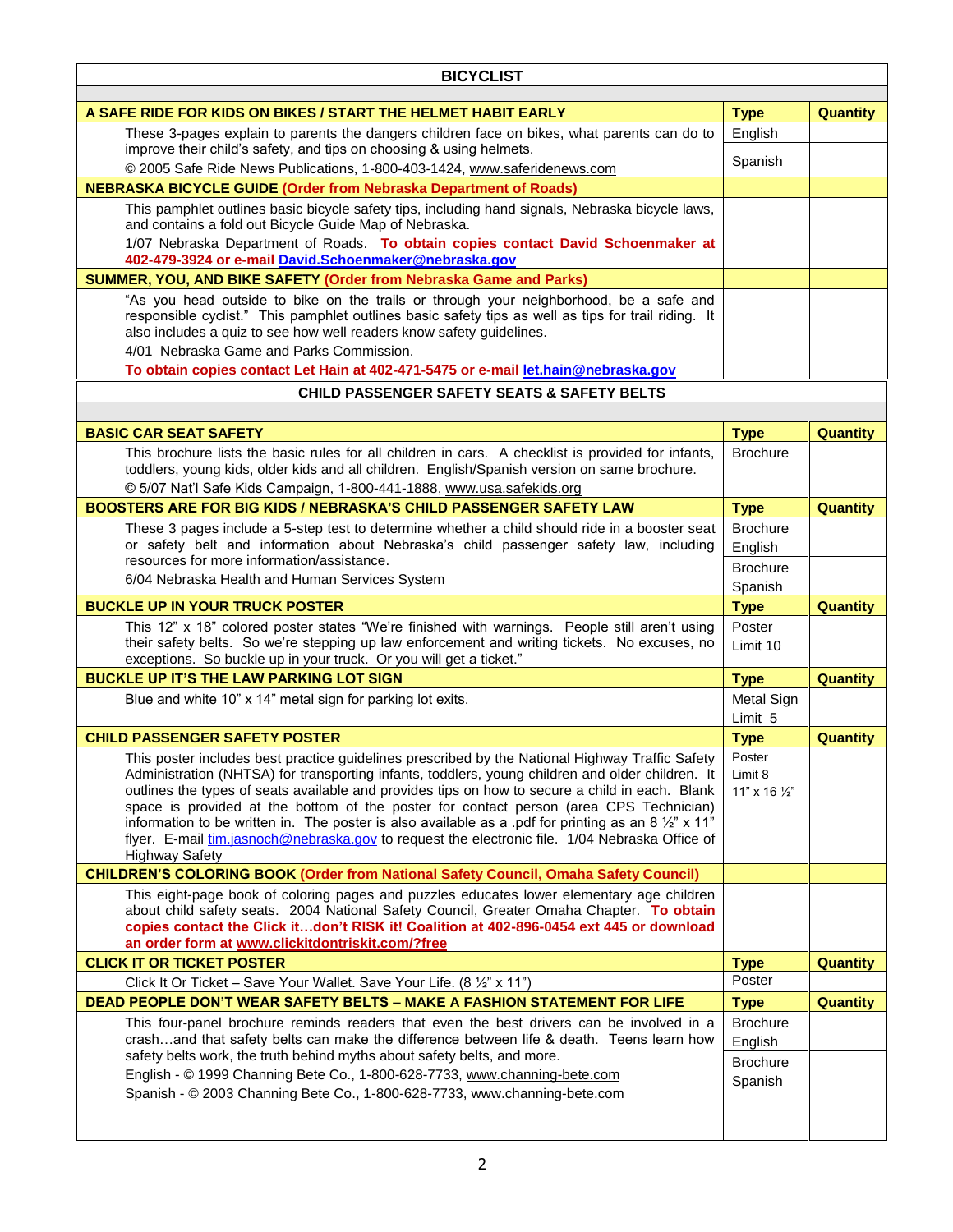|                                                       | <b>DON'T RISK YOUR CHILD'S LIFE - SEVENTH EDITION</b>                                                                                                                                                                                                                                                                                                                                                                                                                                                            | <b>Type</b>                      | <b>Quantity</b>        |
|-------------------------------------------------------|------------------------------------------------------------------------------------------------------------------------------------------------------------------------------------------------------------------------------------------------------------------------------------------------------------------------------------------------------------------------------------------------------------------------------------------------------------------------------------------------------------------|----------------------------------|------------------------|
|                                                       | "The most comprehensive, up-to-date video covering selection and correct use of safety seats,<br>with many revisions and new material added to this edition. The video still includes graphic<br>footage of airbag deployment with a rear-facing infant dummy, crash footage illustrating the                                                                                                                                                                                                                    |                                  | Out of<br><b>Stock</b> |
|                                                       | critical importance of infants riding rear facing, demonstration of benefits of booster seats, and<br>solutions for installation problems due to vehicle incompatibility. New child restraint models,<br>including riding LATCH, are shown and older models eliminated. There is new footage of a<br>hospital discharge, and more on-screen captions are used to reinforce important points."<br>Choice of VHS or DVD copies are provided free of charge. This item is available for Nebraska<br>residents only. | Spanish<br><b>VHS</b><br>(Video) |                        |
|                                                       | <b>HIGHWAY SAFETY: THE CLICK DOES THE TRICK</b>                                                                                                                                                                                                                                                                                                                                                                                                                                                                  | <b>Type</b>                      | <b>Quantity</b>        |
|                                                       | This four-panel brochure explains the importance of safety belts, child safety seats, and air<br>bags in reducing motor vehicle deaths. It addresses the fact that "bodies in motion stay in<br>motion." The back panel outlines Nebraska's safety belt law. Target audience: Adults. ©<br>2002 Syndistar, Inc., 1-800-841-9532, www.syndistar.com                                                                                                                                                               | <b>Brochure</b>                  |                        |
|                                                       | IT'S A THIN LINE THAT SEPARATES YOU FROM A DRUNK DRIVER.                                                                                                                                                                                                                                                                                                                                                                                                                                                         | <b>Type</b>                      | <b>Quantity</b>        |
|                                                       | Your chances of survival increase 45% just by buckling up. Wear your seat belt. Bookmark<br>includes additional crash statistics on back. Target audience: adults.                                                                                                                                                                                                                                                                                                                                               | <b>Bookmark</b>                  |                        |
|                                                       | © 2003 FACE, 1-888-822-3223, www.faceproject.org                                                                                                                                                                                                                                                                                                                                                                                                                                                                 | Poster<br>Limit 8                |                        |
|                                                       | LOYAL. ALWAYS THERE. PROTECTS YOU.                                                                                                                                                                                                                                                                                                                                                                                                                                                                               | <b>Type</b>                      | <b>Quantity</b>        |
|                                                       | Your dog may be your best friend at home. But in the car, it's your seat belt. So, wear your                                                                                                                                                                                                                                                                                                                                                                                                                     | <b>Bookmark</b>                  |                        |
|                                                       | seat belt. And never drink and drive. He'd be really disappointed if you didn't come home<br>tonight. Image of dog. Bookmark includes crash statistics on back. ©2003 FACE, 1-888-<br>3223, www.faceproject.org                                                                                                                                                                                                                                                                                                  | Poster<br>Limit 8                |                        |
|                                                       | <b>NEBRASKA'S CHILD PASSENGER RESTRAINT LAW / OCCUPANT PROTECTION LAW</b>                                                                                                                                                                                                                                                                                                                                                                                                                                        | <b>Type</b>                      | <b>Quantity</b>        |
|                                                       | This 4" x 6" informational card briefly outlines Nebraska's child safety seat and safety belt use<br>laws. The backside contains tips for transporting children safely and the website address to                                                                                                                                                                                                                                                                                                                | Card<br>English                  |                        |
|                                                       | find child safety seat Check-Up Events across Nebraska.                                                                                                                                                                                                                                                                                                                                                                                                                                                          | Card                             |                        |
|                                                       | 3/09 (English) 10/09 (Spanish), Nebraska Office of Highway Safety                                                                                                                                                                                                                                                                                                                                                                                                                                                | Spanish                          |                        |
|                                                       | <b>NEBRASKA SAFETY BELT FACTS 2009 (Go to web address listed below for copies)</b>                                                                                                                                                                                                                                                                                                                                                                                                                               | <b>Type</b>                      | <b>Quantity</b>        |
|                                                       | The Nebraska Office of Highway Safety website provides this information which briefly states<br>facts about traffic crashes, the resulting injuries and deaths, and cost to society. Copies can<br>be made from website: www.roads.ne.gov/nohs/pdf/NEsbfac09.pdf                                                                                                                                                                                                                                                 | Fact<br>Sheet                    |                        |
|                                                       | <b>NEW RURAL ROADS &amp; SAFETY BELTS</b>                                                                                                                                                                                                                                                                                                                                                                                                                                                                        | <b>Type</b>                      | <b>Quantity</b>        |
|                                                       | Statistics don't lie: The fatality rate of rural crashes is twice as high as it is for crashes in urban<br>areas. This brochure will help readers to understand how they can reduce their risk of becoming<br>a statistic by using safety belts for every trip, becoming more aware of the special hazards<br>presented by rural highways, and avoiding complacency about driving safety in rural areas.<br>Channing Bete Company                                                                                | <b>Brochure</b>                  |                        |
|                                                       | <b>PASSENGER CAR DRIVERS</b>                                                                                                                                                                                                                                                                                                                                                                                                                                                                                     | <b>Type</b>                      | <b>Quantity</b>        |
|                                                       | What you need to know to drive safely around trucks and buses. Provides information on<br>protecting yourself and your passengers by learning how to share the road safely with large<br>vehicles. Target areas include, "Leave More Space for Trucks and Buses, Pay Attention-Don't<br>Get Distracted, Stay Out of the "No-Zone," Stay Alert, and Wear Your Seatbelts. For more<br>information contact: www.fmcsa.dot.gov                                                                                       | <b>Brochure</b>                  |                        |
| <b>SPANISH SAFETY BELT POSTERS</b><br>(Limit 10 each) |                                                                                                                                                                                                                                                                                                                                                                                                                                                                                                                  | <b>Type</b>                      | <b>Quantity</b>        |
|                                                       | VIGILANDO LAS 24 HORAS DEL DÍA                                                                                                                                                                                                                                                                                                                                                                                                                                                                                   | Spanish                          |                        |
|                                                       | (On the lookout 24 hours a day.) General Audience                                                                                                                                                                                                                                                                                                                                                                                                                                                                | Poster                           |                        |
|                                                       | Goleador del equipo, 286 online friends, No cumple con las leyes.<br>(Top scorer, 286 online friends. A lawbreaker.) Teen Audience                                                                                                                                                                                                                                                                                                                                                                               | Spanish                          |                        |
|                                                       | Adora la fotografía, Futura doctora, No cumple con las leyes.                                                                                                                                                                                                                                                                                                                                                                                                                                                    | Poster<br>Spanish                |                        |
|                                                       | (She adores photography. Future doctor. A lawbreaker.) Teen Audience                                                                                                                                                                                                                                                                                                                                                                                                                                             | Poster                           |                        |
|                                                       | SI NO TE ABROCHAS, TE PARARÁN Y NO EXACTAMENTE TUS ADMIRADORAS.                                                                                                                                                                                                                                                                                                                                                                                                                                                  | Spanish                          |                        |
|                                                       | (If you don't buckle up, you will be stoppedand not exactly by your female admirers.) General<br>Audience                                                                                                                                                                                                                                                                                                                                                                                                        | Poster                           |                        |
|                                                       | SI NO QUIERES VER ESTAS LUCESABRÓCHATE EL CINTURÓN DE SEGURIDAD.                                                                                                                                                                                                                                                                                                                                                                                                                                                 | Spanish                          |                        |
|                                                       | (If you don't want to see these lights BUCKLE UP.) General Audience                                                                                                                                                                                                                                                                                                                                                                                                                                              | Poster                           |                        |
|                                                       | ES LA LEY: EN LOS ESTADOS UNIDOS, SI NO TE ABROCHAS SERÁS MULTADO.                                                                                                                                                                                                                                                                                                                                                                                                                                               | Spanish                          |                        |
|                                                       | (IT IS THE LAW: In the United States, if you don't buckle up you will be fined!) General                                                                                                                                                                                                                                                                                                                                                                                                                         | Poster                           |                        |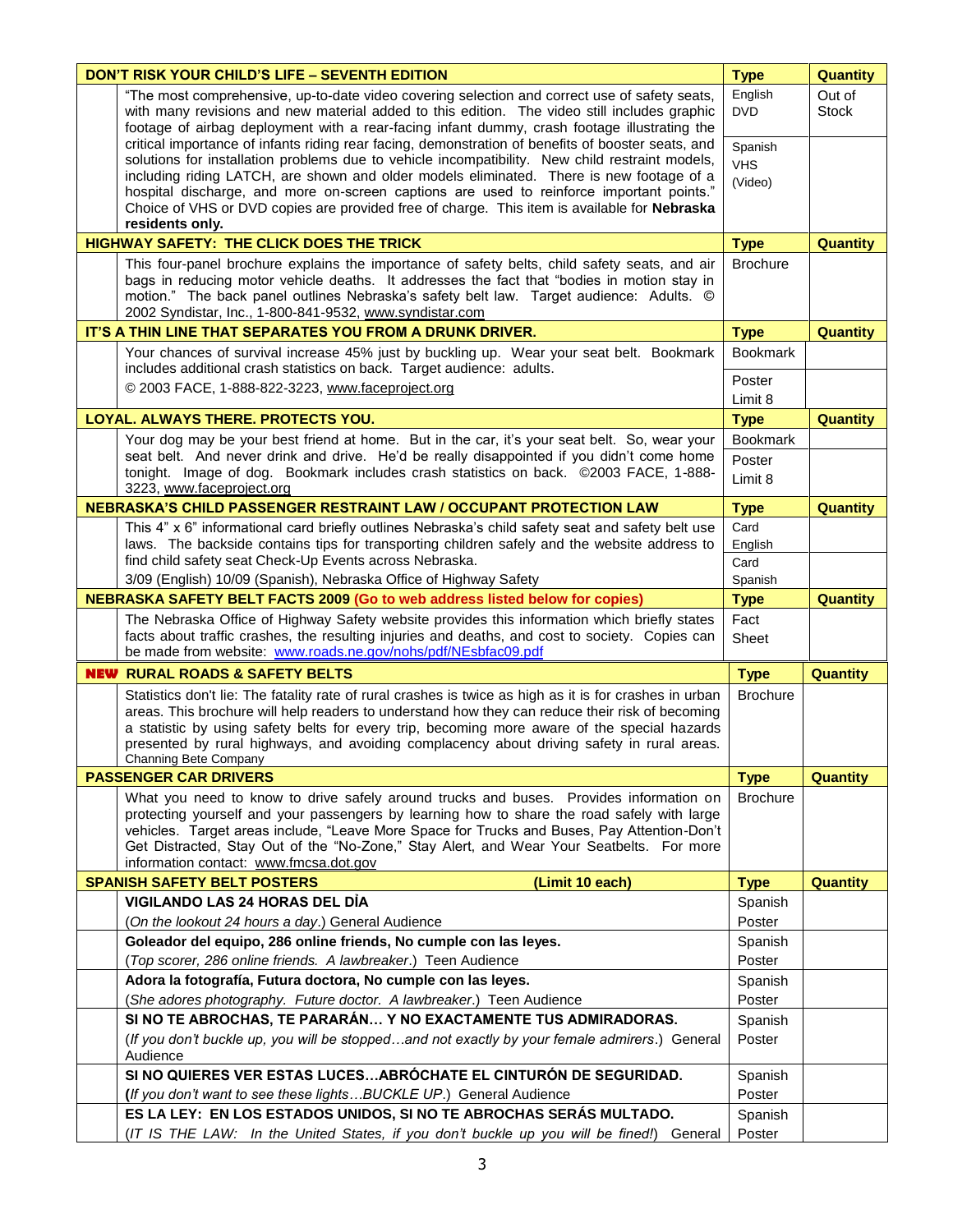| Audience                                                                                                                                                                                                                                                                                                                                                                                                                                                                                                                  |                                    |                 |
|---------------------------------------------------------------------------------------------------------------------------------------------------------------------------------------------------------------------------------------------------------------------------------------------------------------------------------------------------------------------------------------------------------------------------------------------------------------------------------------------------------------------------|------------------------------------|-----------------|
| SI, ERES EL MÁS GRANDE PERO AÚN TIENES QUE ABROCHARTE EL CINTURÓN DE<br><b>SEGURIDAD.</b>                                                                                                                                                                                                                                                                                                                                                                                                                                 | Spanish<br>Poster                  |                 |
| (Okay, you are the biggest but you still have to buckle up.) General Audience                                                                                                                                                                                                                                                                                                                                                                                                                                             |                                    |                 |
| AÚN HASTA AQUÌ LLEGAMOS.                                                                                                                                                                                                                                                                                                                                                                                                                                                                                                  | Spanish                            |                 |
| (We can even get here.) General Audience                                                                                                                                                                                                                                                                                                                                                                                                                                                                                  | Poster                             |                 |
| <b>NEW NEBRASKA REFLECTOR ZIPPER TAGS</b>                                                                                                                                                                                                                                                                                                                                                                                                                                                                                 | <b>Type</b>                        | <b>Quantity</b> |
| The Nebraska reflector tag comes with a safety message and can be attached to zipper pulls,<br>belt loops, gym bags, lunch boxes, or back packs. This reflector will make you visible in a car's<br>headlights up to 500 feet. Be safe, be seen.                                                                                                                                                                                                                                                                          | <b>Zipper</b><br><b>Tags</b>       |                 |
| <b>VINCE AND LARRY STICKERS</b>                                                                                                                                                                                                                                                                                                                                                                                                                                                                                           | <b>Type</b>                        | <b>Quantity</b> |
| The famous crash dummies Vince and Larry® are pictured on these 2" round stickers along with<br>the phrase "Don't be a dummyWear your seat belt!"<br>© 1988 Russell Specialties Corp., 847-516-4141, www.brandlocker.com/us_safety                                                                                                                                                                                                                                                                                        | <b>Stickers</b>                    |                 |
| <b>DEFENSIVE DRIVING / MISCELLANEOUS</b>                                                                                                                                                                                                                                                                                                                                                                                                                                                                                  |                                    |                 |
|                                                                                                                                                                                                                                                                                                                                                                                                                                                                                                                           |                                    |                 |
| AN OVERVIEW OF GRADUATED LICENSING IN NEBRASKA                                                                                                                                                                                                                                                                                                                                                                                                                                                                            | <b>Type</b>                        |                 |
| This four-panel handout provides an outline of Nebraska's graduated licensing system. It briefly<br>explains requirements of young drivers to obtain and hold a Provisional Operators Permit (POP),<br>including a helpful section of commonly asked questions. Nebraska Graduated Licensing<br>Overview 07/25/08 To obtain copies contact Nebraska Department of Motor Vehicles,<br>Driver License Examining Division at 402/471-3861.                                                                                   |                                    |                 |
| BE TIRE SMART, PLAY YOUR PART                                                                                                                                                                                                                                                                                                                                                                                                                                                                                             | <b>Type</b>                        | <b>Quantity</b> |
| This 3-panel brochure explains the importance of maintaining tire pressure, alignment, rotation,<br>and tread. © 2009 Rubber Manufacturers Association, 202-682-4800.                                                                                                                                                                                                                                                                                                                                                     | <b>Brochur</b><br>e                |                 |
| <b>HOW SAFE IS YOUR DRIVING?</b>                                                                                                                                                                                                                                                                                                                                                                                                                                                                                          | <b>Type</b>                        | <b>Quantity</b> |
| This brochure covers safe driving quiz and tips. This information is provided in order to help<br>individuals assess the safety of their own driving abilities. In addition, the safe driving tips can                                                                                                                                                                                                                                                                                                                    | <b>Brochur</b><br>e                |                 |
| help drivers to remain safe as long as possible.                                                                                                                                                                                                                                                                                                                                                                                                                                                                          |                                    |                 |
| <b>HELP PREVENT AGGRESSIVE DRIVING</b>                                                                                                                                                                                                                                                                                                                                                                                                                                                                                    | <b>Type</b>                        | <b>Quantity</b> |
| This 16-page pamphlet includes two self-tests. Readers learn how to avoid becoming<br>aggressive drivers and how to protect themselves from people who drive dangerously.<br>© 2001 Channing Bete Co., 1-800-628-7733, www.channing-bete.com                                                                                                                                                                                                                                                                              | Pamphl<br>et                       |                 |
| <b>KIDS ACTIVITY SHEETS</b>                                                                                                                                                                                                                                                                                                                                                                                                                                                                                               | <b>Type</b>                        | <b>Quantity</b> |
| These 12 pages of activities include cracking a code, word searches, and a crossword puzzle.<br>Aimed at upper elementary age students, topics include booster seat, school bus, pedestrian,<br>bike, and railroad safety. The last page explains to parents ten steps they can take to keep kids<br>safe.                                                                                                                                                                                                                | Activity<br><b>Booklet</b>         |                 |
|                                                                                                                                                                                                                                                                                                                                                                                                                                                                                                                           |                                    |                 |
| <b>NEW</b> MOVE OVER! Protect officers and other emergency workers on the road<br>This brochure covers topics on the "Move Over" law in Nebraska. Topics cover the following:<br>the Nebraska Move Over Law penalties, when you see an emergency vehicle, what "moving<br>over" means, etc. @ 2008 Channing Bete Co., 1-800-628-7733, www.channing-bete.com                                                                                                                                                               | <b>Type</b><br><b>Brochur</b><br>e | <b>Quantity</b> |
| <b>MOTOR CARRIER SAFETY REGULATIONS</b>                                                                                                                                                                                                                                                                                                                                                                                                                                                                                   |                                    |                 |
| Often motor carriers, especially small intrastate motor carriers, are not familiar with the Federal<br>Motor Carrier Safety Regulations and corresponding state laws. These carriers often have had<br>no contact with enforcement agencies for educational activities. Education/awareness seminars<br>are available for industry motor carriers and small businesses. For more information, contact<br>the Nebraska State Patrol Carrier Enforcement Division at 402-471-0107 or email<br>doug.donscheski@nebraska.gov. |                                    |                 |
| <b>MOTORCYCLE POSTERS</b>                                                                                                                                                                                                                                                                                                                                                                                                                                                                                                 | <b>Type</b>                        | <b>Quantity</b> |
|                                                                                                                                                                                                                                                                                                                                                                                                                                                                                                                           | Poster                             |                 |
| GEAR UP NEBRASKA! Whether you're on the road or on the field- Gear up and be safe!                                                                                                                                                                                                                                                                                                                                                                                                                                        | Poster                             |                 |
| Motorcycle Safety Is Where Awareness & Respect Intersect<br>Watch for Motorcycles Everywhere                                                                                                                                                                                                                                                                                                                                                                                                                              | Poster                             |                 |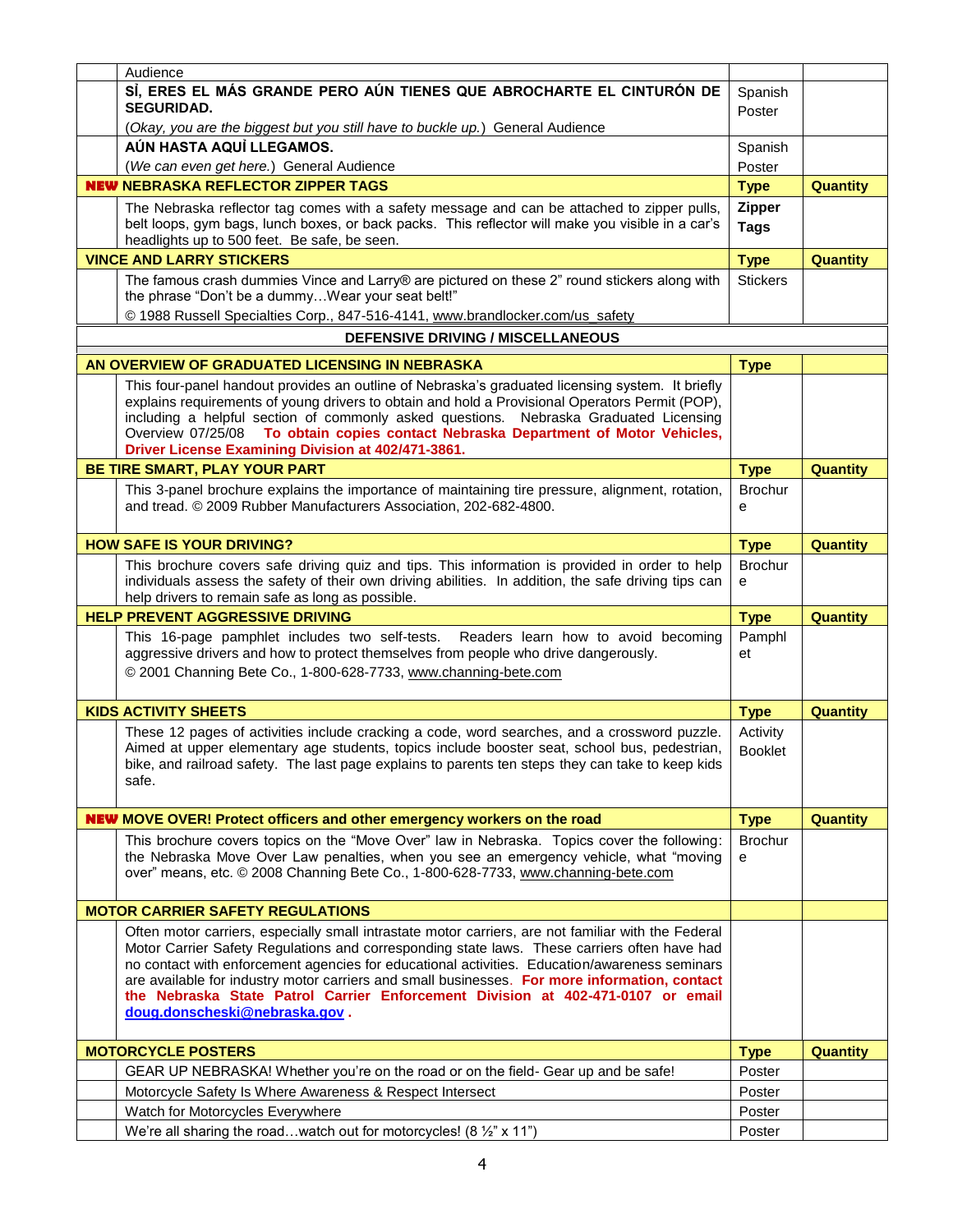| NEBRASKA OFFICE OF HIGHWAY SAFETY VIDEO LIBRARY CATALOG 2010<br><b>Type</b>                                                                                                                                                                                                                                                                                |                                                                                                                                                                                                                                                                                                                                                                                                                                  |                                                  | <b>Quantity</b> |
|------------------------------------------------------------------------------------------------------------------------------------------------------------------------------------------------------------------------------------------------------------------------------------------------------------------------------------------------------------|----------------------------------------------------------------------------------------------------------------------------------------------------------------------------------------------------------------------------------------------------------------------------------------------------------------------------------------------------------------------------------------------------------------------------------|--------------------------------------------------|-----------------|
|                                                                                                                                                                                                                                                                                                                                                            | More than 100 videos are available on loan at no cost. Topics include alcohol, bicycle safety,<br>child and pedestrian safety, defensive driving, motorcycle safety, occupant restraints, safety<br>patrol, and other topics. Available on website at.                                                                                                                                                                           | Catalog<br>Limit 1                               |                 |
|                                                                                                                                                                                                                                                                                                                                                            | http://www.roads.ne.gov/nohs/pdf/videocat.pdf                                                                                                                                                                                                                                                                                                                                                                                    |                                                  |                 |
|                                                                                                                                                                                                                                                                                                                                                            | <b>STRAIGHT TALK FOR MATURE DRIVERS - BUYING A VEHICLE</b>                                                                                                                                                                                                                                                                                                                                                                       | <b>Type</b>                                      | <b>Quantity</b> |
|                                                                                                                                                                                                                                                                                                                                                            | This brochure covers topics for the older driver to help them to purchase the right vehicle.<br>Selecting a vehicle, which is a good fit, is an important part of safe driving for the mature driver.<br>For additional information or more copies contact AAA at www.aaa.com.                                                                                                                                                   | Sample<br>Copies<br>Available<br>Limit 1 to<br>5 |                 |
|                                                                                                                                                                                                                                                                                                                                                            | <b>NEW TEEN DRIVING - AAA (For Teens and Parents)</b>                                                                                                                                                                                                                                                                                                                                                                            | <b>Type</b>                                      | <b>Quantity</b> |
|                                                                                                                                                                                                                                                                                                                                                            | Keys2Drive is AAA's new website which puts the focus on $YOU -$ giving you the tools and<br>information you need to cruise through the licensing process and become a good driver as a<br>teen. For a parent the site provides extensive, state-specific information and useful tools to help<br>you guide your teen through the learning-to-drive process.<br>For additional information contact AAA at www.TeenDriving.AAA.com | Cards                                            |                 |
|                                                                                                                                                                                                                                                                                                                                                            | <b>WORK ZONE SAFETY</b>                                                                                                                                                                                                                                                                                                                                                                                                          |                                                  |                 |
|                                                                                                                                                                                                                                                                                                                                                            | Work zone safety posters are available through the Nebraska Department of Roads. To obtain<br>materials contact the Nebraska Department of Roads, Communication Office, 402-479-<br>4512.                                                                                                                                                                                                                                        |                                                  |                 |
| <b>511 ROAD CONDITIONS PHONE NUMBER</b>                                                                                                                                                                                                                                                                                                                    |                                                                                                                                                                                                                                                                                                                                                                                                                                  |                                                  |                 |
|                                                                                                                                                                                                                                                                                                                                                            | Posters and wallet cards are available through the Nebraska Department of Roads. To obtain<br>materials contact Nebraska Department of Roads, Communication Office, 402-479-4512.                                                                                                                                                                                                                                                |                                                  |                 |
| <b>ADDITIONAL MATERIALS</b>                                                                                                                                                                                                                                                                                                                                |                                                                                                                                                                                                                                                                                                                                                                                                                                  |                                                  |                 |
| That National Highway Traffic Safety Administration (NHTSA) has a variety of materials available free of charge. The<br>NHTSA's "Safety Materials Catalog" is located on the web at http://www.nhtsa.dot.gov/, click on the Traffic Safety tab,<br>then "Safety Materials Catalog" on the left (under "Browse Safety Topics"). Allow 4 weeks for delivery. |                                                                                                                                                                                                                                                                                                                                                                                                                                  |                                                  |                 |

| <b>ITEMS AVAILABLE ON LOAN BY CALLING 402/471-2515</b>                   |                                                                                               |  |
|--------------------------------------------------------------------------|-----------------------------------------------------------------------------------------------|--|
| <b>Banners</b>                                                           | Air Bag Safety: Buckle Everyone! Children in Back                                             |  |
|                                                                          | Campaign Safe & SoberSaving Lives and Dollars                                                 |  |
| Click It or Ticket                                                       |                                                                                               |  |
|                                                                          | Law Enforcement Supports Buckle Up Nebraska                                                   |  |
| <b>Bucklebear<sup>®</sup> Lap Puppet</b>                                 | Kit contains puppet, video, cassette, and three story books                                   |  |
| <b>Deployed Air Bag</b>                                                  |                                                                                               |  |
| <b>Fatal Vision Impairment Goggles</b>                                   | Kit contains 2 pairs of goggles, walk-the-line tape, 2 videos, and instructor<br>quide        |  |
| <b>Speed Monitoring Trailer</b>                                          | Contact Timothy Jasnoch at 402-471-2017 or email<br>tim.jasnoch@nebraska.gov                  |  |
| <b>Nebraska Office of Highway Safety</b><br><b>Video Library Catalog</b> | Can be ordered or is available on website at<br>http://www.roads.ne.gov/nohs/pdf/videocat.pdf |  |
| <b>Vince and Larry, the Famous Crash Dummies</b>                         | Kit contains 2 costumes, video, cassette, and instructions                                    |  |

## **SAFETY PROGRAMS:**

The Nebraska State Patrol's Community Policing Division presents programs on a variety of safety related topics including the **Rollover Simulator** and **Grim Reaper** programs. To request a program visit [www.nsp.state.ne.us](http://www.nsp.state.ne.us/) and click on "Community Policing under "Divisions."